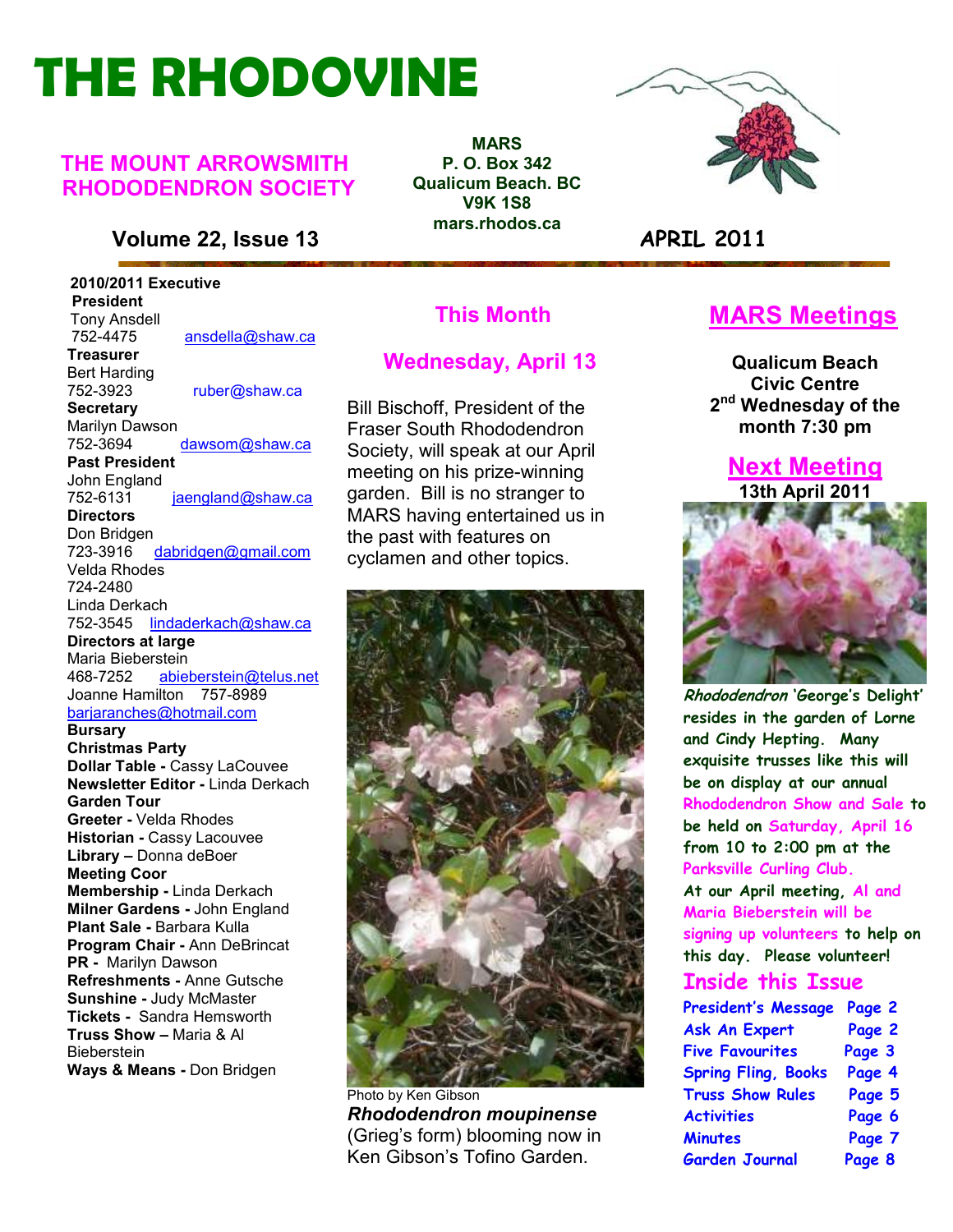## From Your President…

It's April and the start of the MARS special events season. These events make us a vibrant part of the community and generate the money to allow us to run the club, subsidize the membership fees and give us the freedom to consider other activities.

First is the **Rhododendron Show and Sale** on **April 16** (formerly the Truss Show and Sale) at the Parksville Curling Club. This is a chance for members and others to show off their blooms and to buy special plants from professional growers. At the April meeting there will be a demonstration of how to prepare your blooms for the show. The Show and Sale usually involves most club members. Al and Maria Bieberstein will have a sign-up board at the April meeting where you can volunteer to be part of this activity.

Next is the **Spring Fling** on Saturday, **April 30** at the Qualicum Beach Community Hall. This is a sale of plants donated by MARS members. There will also be other people selling plants, crafts and gourmet food. Please give your surplus plants to Marilyn Dawson who has more information on this event.

The annual **MARS Garden Tour** is planned for **May 7 and 8.** We have 13 gardens from San Pareil to Nanoose. Volunteers are needed to sit at the gardens to welcome visitors and direct them to features of the garden. Volunteers sit for three hours on Saturday or Sunday, morning or afternoon. We ask that you invite friends and relatives to take a shift as we may not have enough MARS members this year. Volunteers each receive a free ticket for the tour. Linda Derkach will have the volunteer sign-up board at the April meeting.

All of these events are of benefit to your club and give us all a chance to work with each other, to socialize and to contribute to the community. I encourage us all to be a part of this. Tony

**Did you order organic fertilizer from Terry Richmond? Please come prepared to take delivery at our April meeting.** 

## **Ask an Expert…….**

**Lynne Asks:** What should I be doing for my rhododendrons now that spring is finally here?

### **Answer from Joan and Terry:**

Due to our very wet and cold March, we should be cautious about walking on cold, wet soil until things start to warm up and dry out. Compacting the soil harms the millions of beneficial insects, worms and micro-organisms working to the benefit of our plants.

By now, you will have cut out any dead wood and either repaired or pruned damaged branches. Clean up any large branches but don't worry about small twigs, etc.

### **Fertilizing....**

If you have not yet fertilized your rhododendrons, you can do so now. If you are also planning to mulch and use Epsom salts, you can mix these all together to save time and labour. Spread to a thickness of  $\frac{1}{2}$  inch. Mixing the fertilizer with the mulch prevents some of the leeching that occurs when fertilizer is applied by itself. Other acid-loving plants will like this yummy treatment as well!

### **Moving a Rhododendron.....**

If you need to move a rhododendron, and didn't do it in October (the best time to transplant) you can do it now before mid-April. Thanks to Joan Rich and Terry Richmond.



Photo by Ken Gibson

*Rhododendron* **'Cheer'** endearing itself in early spring in the Tofino garden of Ken Gibson.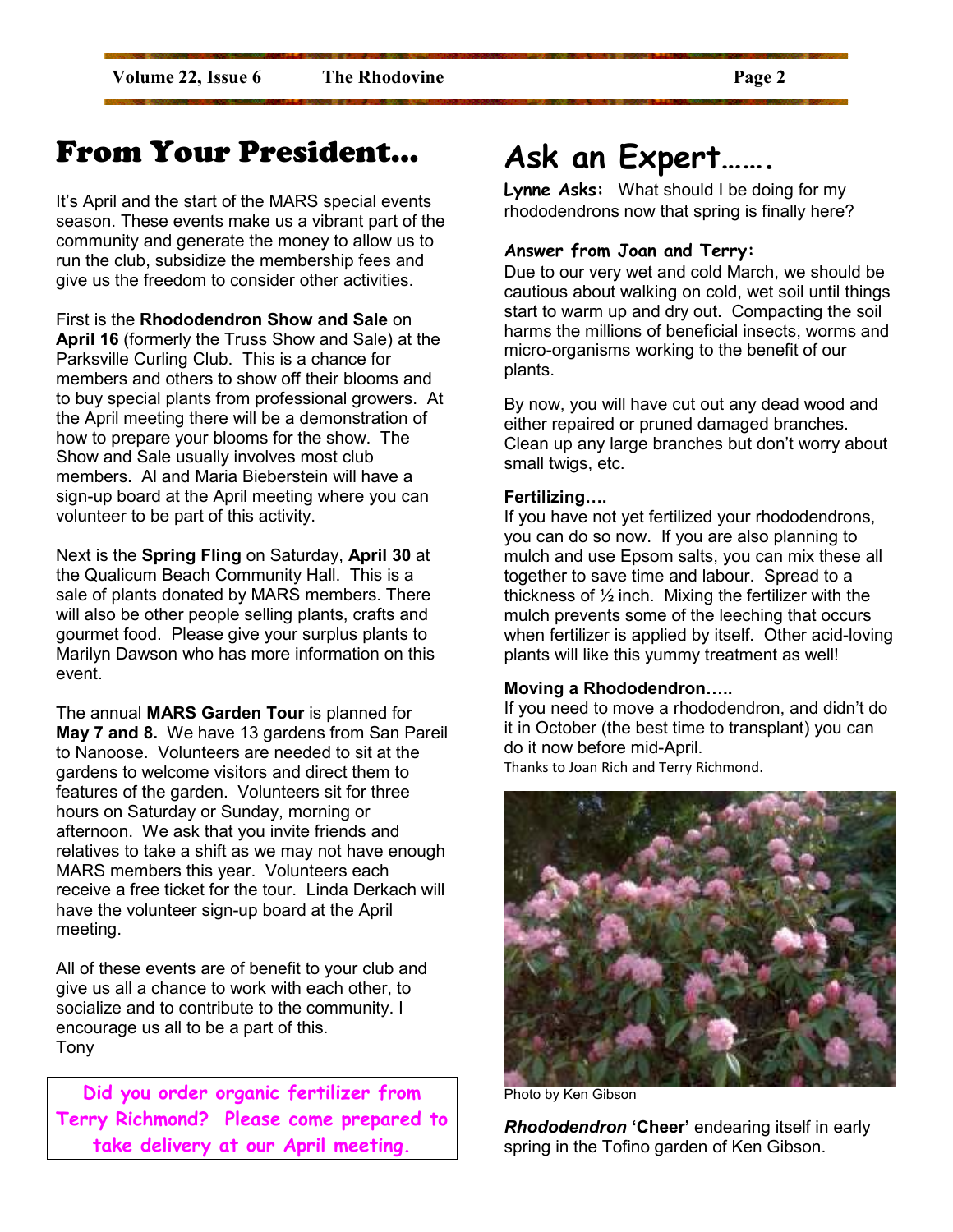Volume 22 Issue 6 The Rhodovine **Page 3** 

## **More than Five Favourites..**

*Luscious pink, peach, orange and apricot rhododendrons abound in the beautiful garden of Lorne and Cindy Hepting. Here is just a taste of the huge collection of rhododendrons that Lorne tends. Many are very old and approaching tree status, while others are happy to remain in large oak barrels.* 



**Rhododendron 'Bow Bells'**



**Rhododendron 'Medusa' in a half oak barrel.** 



**Rhododendron 'Hansel'** 



**Rhododendron 'Golden Torch'** 



**Rhododendron 'Lem's Cameo'** 



**Rhododendron 'Unique Marmalade'** 

All photos by Lorne Hepting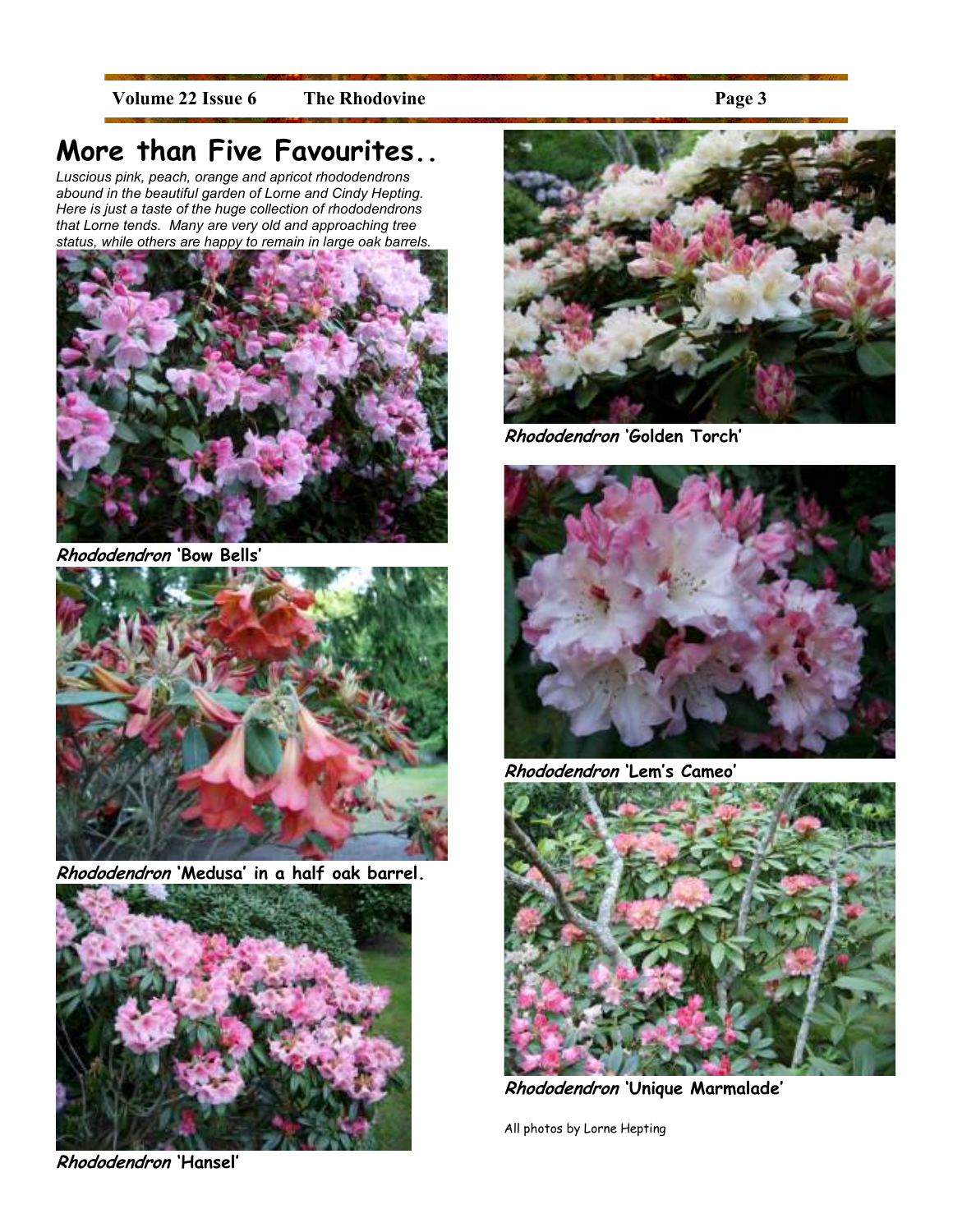# **MARS Does the Spring Fling**

Spring is a busy time for MARS members. The **Rhododendron Show and Sale needs volunteers on April 16** and the **Spring Fling** (once the Oceanside Plant Sale) needs volunteer plants as well as bodies for the **April 30** sale at the Community Hall in Qualicum Beach.

This is the sale when members offer plants from their gardens for sale, perennials and shrubs, even plants grown from seed. Last year one member produced heritage tomatoes that were snapped up quickly. Two years ago trilliums grown from seed were big hits. Big sellers in perennials are unusual lilies, peonies, heucheras, hostas - particularly named ones and succulents. Sometimes there's a demand for the old fashioned, or a rare colour.

Please look around your garden and see what's ready to be divided, or, if you are tired of a certain shrub or plant, trim it and pot it up for the sale. If it is in good condition someone will want it.

No invasives please. If you have plant material but can't get to it for some reason, contact Marilyn Dawson or Barbara Kulla for help. For the day of the sale, several volunteers will be needed. At 8 am we must set up tables for the vendors and bring in plants for the sale. From 9 am to 2:30 pm, volunteers are needed to sell. Historically most of the action comes in the first few hours. And then at 2:30 more help is needed for a quick cleanup. If you can help, see Marilyn or Barbara.

Other vendors signed up will be selling veggies and annuals, baked goods and crafts.

Contact Barbara Kulla bkulla@shaw.ca or Marilyn Dawson at dawsom@shaw.ca if you need help getting plants to the sale.

# **Books We Love**

As passionate gardeners, we know that the soil we assign as home for our plants is one of the most important ingredients for success. But good soil is not just dirt – it is an amazing place holding many secrets.

### **Secrets to Great Soil by Elizabeth P.**

**Stell is a most useful and practical guide for providing information about soil, composting and mulching - everything you ever wanted to know in order to create healthy, fertile soil for your precious plants.**

Written for passionate, home gardeners, the manual provides information in a very readable style, along with clear and helpful illustrations.

There is a large section on making and using compost. Simple charts provide information on everything from trouble shooting your compost pile to what to use, what not to use and why. Instructions for building different types of compost bins, leaf and worm composting are included. Green manures for soil improvement are de-mystified.

Finally, a large section on fixing problems such as thin soil, managing slopes, improving clay and heavy soils, improving acidic or alkaline soils and controlling diseases is essential reading for home gardeners like us who want robust and healthy landscapes.

This is a book we would not be without, and we use it regularly to maintain our vegetable and ornamental garden.

**Secrets to Great Soil** is published by Storey Books and is available in both the new and used book section of Chapters.

**Milner Gardens Plant Sale April 16 and 17 from 10 am to 4 pm Master gardeners answer your plant questions Refreshments available Members only early plant sale access is Friday, April 15 from 5 to 7pm**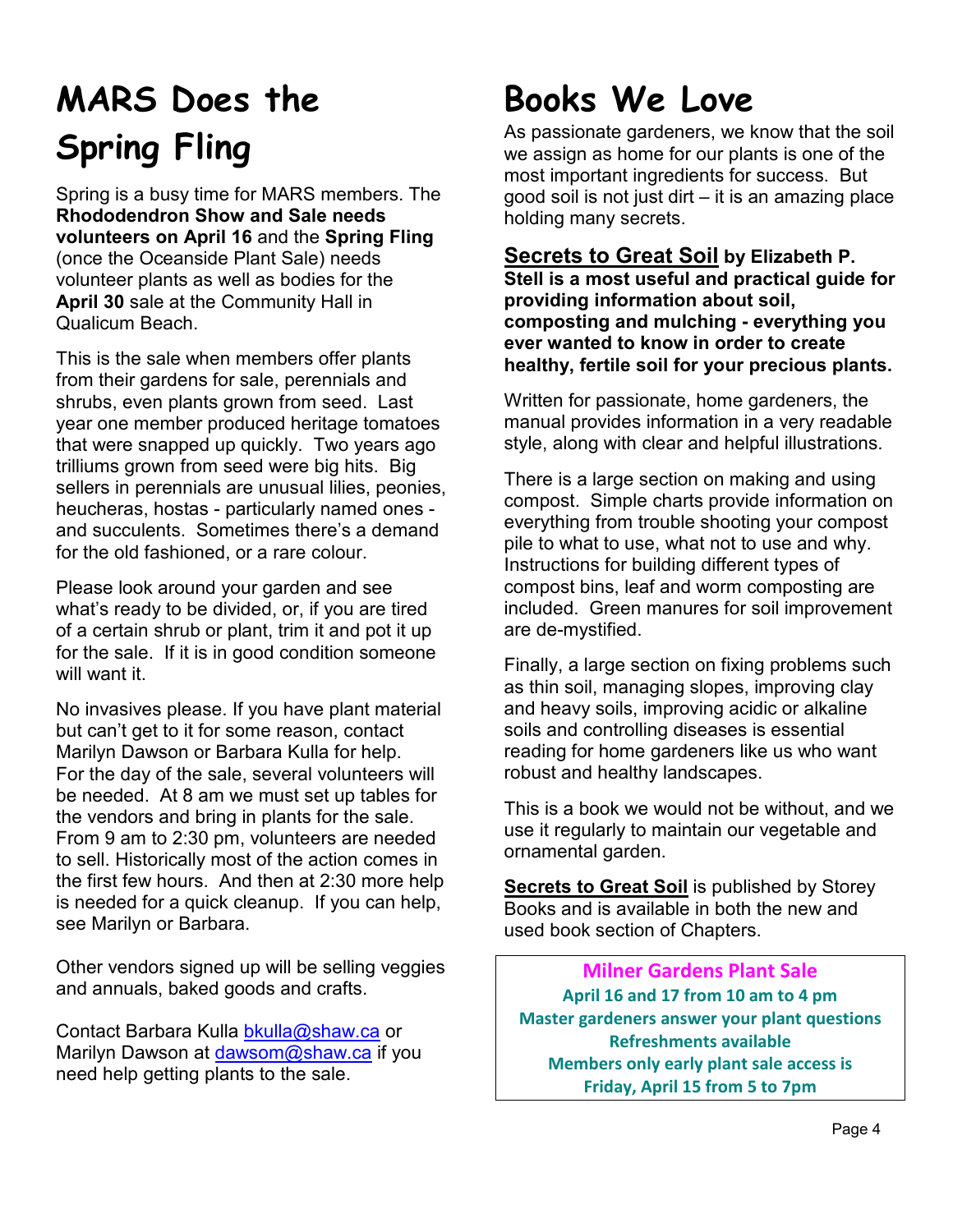### **Rhododendron Show Procedures and Regulations**

Here are the rules for the annual MARS Rhodo Show and Plant Sale. On the reverse side are details of how and when to enter your trusses, i.e. rhodo blooms.

**1. Eligibility**

Exhibits in most categories will be accepted from members of MARS and non-members in the area. **Note the Novice category is open only to new MARS members (three years or less).** All members of a household will be considered to be one exhibitor.

- **2. Entries**
- All entries shall have been grown by the exhibitor for at least 6 months and primarily cared for by the competitor.
- Only one entry of each name in each category per exhibitor. In other words, *R. macabeanum*, for example, could be entered in the species category and the appropriate color category. Extra blooms are encouraged but will be for display only.
- All entries should be taken from plants grown without artificial protection, except for the category, *Protected,* which is for the non-hardy.

### **3. Definitions**

**Species:** Botanically identified plants originating from seeds or cuttings.

**Hybrid:** Plants resulting from crossbreeding of more than one species, hybrid or combination thereof.

**Truss:** A single rachis, i.e. all florets coming from one bud.

**Spray:** Multi-stems emerging from a single stem.

**Hammerhead:** Truss with multiple rachis emanating from a single terminal.

**Unknowns:** A bloom whose identity is unknown to the owner and therefore cannot be judged. Unknowns provide extra color for the Exhibition Table.

### **4. Exhibitors**

- Shall make an effort to identify the exhibits.
- Entries will be accepted from **7 am to 8.45 am** at the Parksville Curling Club.

• Entries and ribbons may be removed at 2 pm, but not before.

### **5. Preparation of Trusses**

- Blooms should be selected when they are at the peak of their development.
- Blooms should be cut from well-watered plants during the coolest part of the day.
- Blooms should be carefully groomed. Damaged or dead twigs, leaves, bud scales and flower pips should be removed.
- Cleaning or washing of leaves is advised, but no artificial polishing is allowed.
- Use suitable containers to retain water during transportation to the show. Chemical additives to preserve bloom freshness can be used.

**Participants' guide:** Everyone who has blooming plants in their garden is encouraged to bring trusses either for judging or display. All categories, except the Novice category is open to members and non-members alike. **The Novice category is open to MARS members only.** 

Members should familiarize themselves with the categories and, a few days before the show look around their garden and see what can be entered.

**Categories are:** Red, Pink, White, Blue Collection, Colour Collection (any colour that doesn't fit elsewhere) Foliage, Lax Truss, Spray, Species large leaf, Species small leaf, Hammerhead, Novice, Protected, (such as madenii and vireyas that need winter protection here.)

### **The Four-Step Process to Enter Blooms in MARS Rhodo Show**

### **1. Register**

Proceed to the **Registration Table**, sign in and pick up a competitor number and a number of dots. You will need a dot for each entry. Proceed to the **Labelling Table** and leave your list of Truss names. Lists will be taken in order. Please don't shout out entry names. There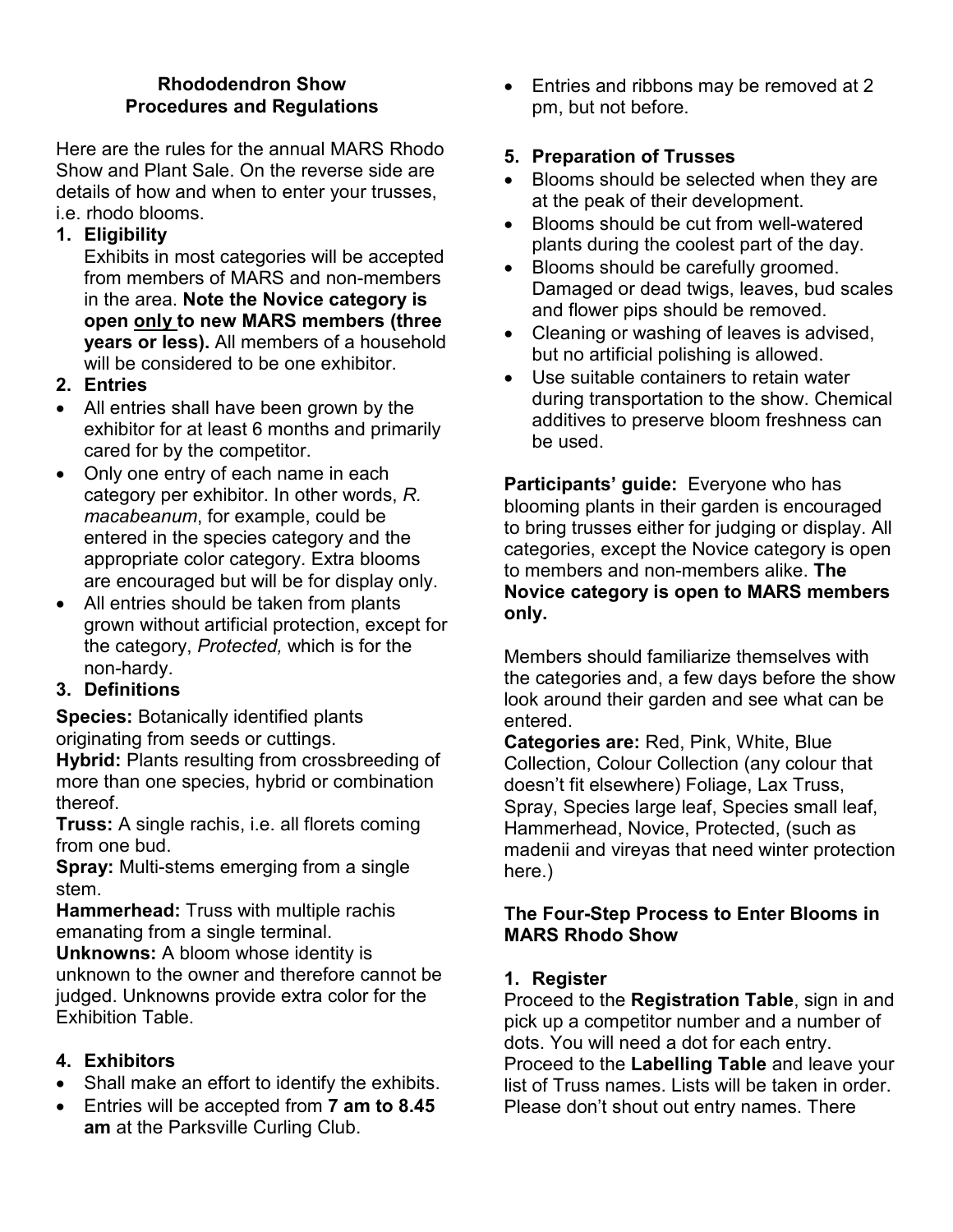may be a wait for plant names if a lot of people come at the same time.

### **2. Put Trusses in Bottles**

Nearby is a table with bottles and corks. Take one bottle for each truss, put a numbered dot on the bottom of each bottle, making sure first that it is dry. (Don't turn the bottle over; it's full of water). Place a truss into each bottle using a cork to hold it securely if necessary.

### **3. Label Trusses**

Leave trusses on the **Work Table** and go to the **Labelling Table** to pick up labels. Take trusses and labels to the **Holding Table.** At any stage, feel free to ask for help.

**4. Position Trusses in their categories** 

From the **Holding Table**, trusses will be taken by a designated volunteer to the judging area and placed in the appropriate category. The label is placed in front of each truss. All categories are clearly labeled.

**All Trusses must be in place by 8:45 am so judging can start on time. Late entries will go to the Exhibition Table.** 

**Please bring as many extra trusses as you can for the exhibition table.** 



*Rhododendron* **'Noble Mountain'** is a highly rated, strong bloomer with very attractive, dark green foliage on a dense plant - thriving here in the garden of Lorne and Cindy Hepting.

**The Mid Island Floral Art Club will meet on Thursday, April 14 at 2:00 p.m. at St. Stephen's Church Hall, 150 Village Way, Qualicum Beach** 

**Demonstration of "Less is More" by Lilo Kallai of Fresh N Fabulous Flowers and Gifts** 

**All welcome - Guest fee \$5 Call 250-248-2976 or 250-752-2179 for more information or www.mifac.org** 



*Rhododendron* **'Apricot Fantasy'** has a beautiful truss set off by lush, dark green leaves - a stunning combination. This excellent specimen is growing in the garden of Lorne and Cindy Hepting.



*Rhododendron* **'Pink Jeans'** here with *R.* **'The Honourable Jean Marie de Montague'** – a bold combination of one of the best reds with one of its sports – here in Lorne' s garden.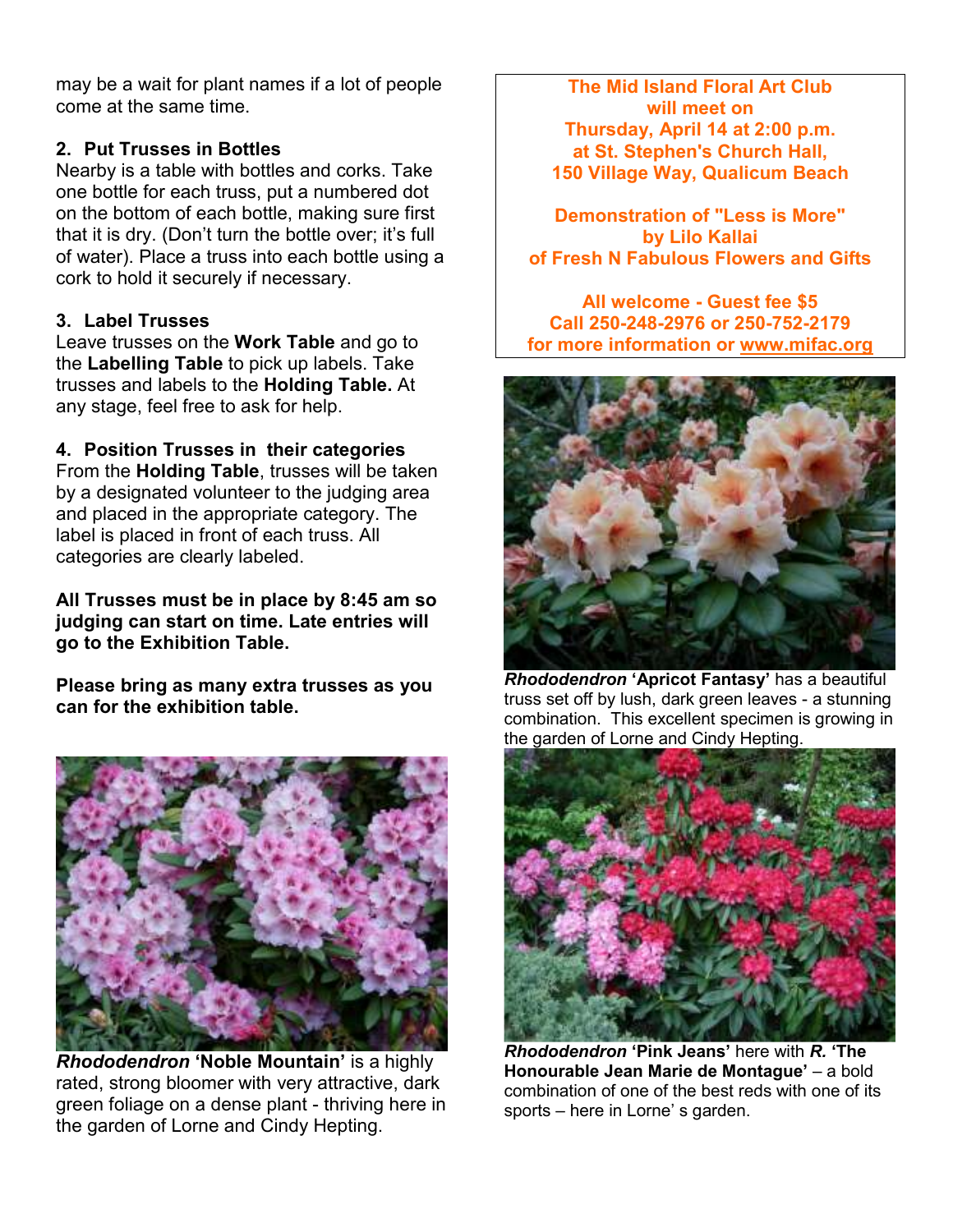**Mt. Arrowsmith Rhododendron Society** 

General Meeting held at the Civic Centre in Qualicum Beach, March 9 at 7:30 pm.

**MINUTES** of the previous meeting were approved as published in the Rhodovine.

**Refreshments:** Provided by Velda Rhodes and Maria Bieberstein **Guests:** Marianne Hodges, Birgitta Mick, Cathy Midnnis, Shirley Forsberg, Jan Kellett, Jill Green and Louise Wall

**BUSINESS ARISING:** 1. MARS will host the North Island Chapter when members tour gardens in Port Alberni and the Qualicum area. Terry Richmond says he has organized the Port segment. Gardens in the Nanoose area have been selected with the tour winding up at Al and Maria Biebersteins' for a garden tour and appies late in the day.

2. Tony said there will be a draw at the April meeting to help someone attend the ARS convention in Vancouver, Wash. in May. Any member who has never been to an ARS convention before is eligible and is encouraged to enter the contest. The winner gets \$400 after returning from the convention with their receipts.

3. Donna DeBoer has completed an inventory of the library and members were urged to return long overdue books.

**CORRESPONDENCE:** The Cowichan Rhododendron Society advises there are still spaces available for its tour of mainland gardens in May. The B.C. Council of Gardens sent the March/April report. It's also available on line.

. **MEMBERSHIP**: Bert Harding said we have 60 memberships at the present time for a total of 98 members. There are 2 associate members.

**TREASURER:** Bert Harding reported the club is in a good financial position.

**PROGRAM:** Ann DeBrincat said she hopes to have Dick Beamish of the Nanaimo chapter speak to the club in April. There will also be a

short information session on preparing entries for the Rhododendron Show and Sale on April 16. The May program is still to be decided.

**TRUSS SHOW:** For the benefit of new members**,** Maria Bieberstein explained what goes on at the rhododendron show and sale and the need for volunteers. Sign-up sheets were set up for volunteers to fill in at the break.

**GARDEN TOUR:** Linda Derkach also had a sign-up board available for the Garden Tour on May 7 & 8. Volunteer sitters get a free ticket and members can ask non-member friends to sit as well. She said there was still a need for "guys to help" with the heavier signs.

**SPRING FLING:** For its first perennial sale at the Q.B. Community Hall, MARS is offering tables at \$15 each to interested vendors. Marilyn Dawson said several had already indicated an interest. She urged members to look around their gardens and pot up perennials.

**RHODOVINE:** Linda said she would welcome more input from members, particularly photos.

**WAYS AND MEANS:** Don Bridgen said the door prize was *R*. 'Catawbiense Grandiflorum'. Other prizes were *R. campylogynum*, *R*. 'Crete' and the frog labels.

. **NEW BUSINESS:** Kim Hammond from Milner Gardens and Woodland was on hand to re-new memberships at a reduced rate.

**GUEST SPEAKER:** Becci and Keith Russell, who own Stone Tree Cottage and Gardens in Courtenay gave a presentation on their first visit to British gardens. The couple visited Wales, the Cotswolds and Somerset and were impressed with the history of the gardens and the area itself. The power point presentation included photos of towering magnolias planted in 1795 and a huge laburnum arch that was spectacular in bloom.

**MEETING ADJOURNED:** 9:25 pm